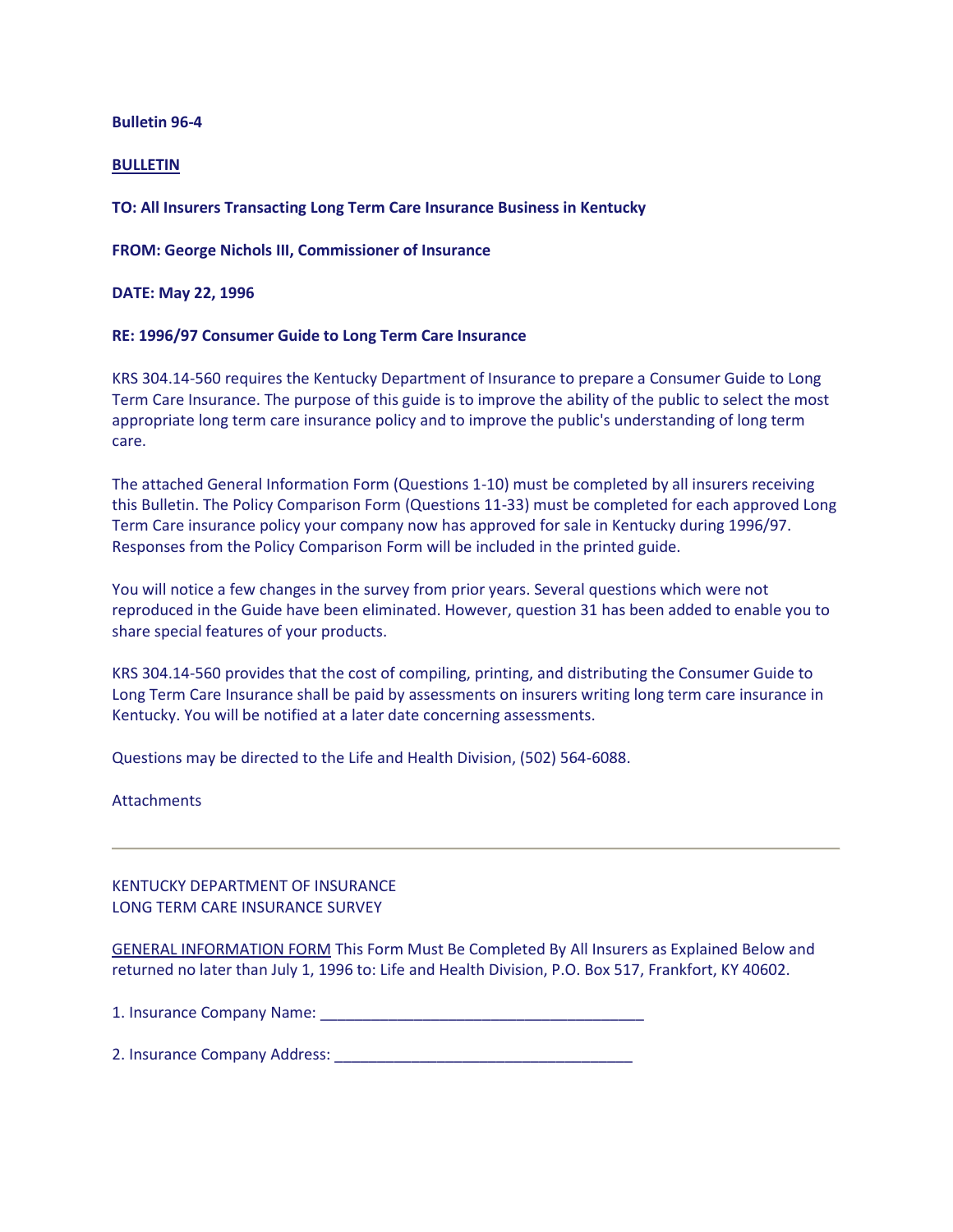| 4. Name and Title of Person Completing Survey: _________________________________                          |  |  |  |  |  |  |
|-----------------------------------------------------------------------------------------------------------|--|--|--|--|--|--|
| 5. Telephone Number of Person Completing Survey: ________________                                         |  |  |  |  |  |  |
| (800 number where possible)                                                                               |  |  |  |  |  |  |
|                                                                                                           |  |  |  |  |  |  |
| (800 or Kentucky Number where possible)                                                                   |  |  |  |  |  |  |
|                                                                                                           |  |  |  |  |  |  |
| 8. 1995 actual earned Kentucky premium for Long Term Care                                                 |  |  |  |  |  |  |
| (If not yet available, complete the remainder of this survey<br>and submit premium volume when available) |  |  |  |  |  |  |
| 9. Does this company have approved Long Term Care forms that will<br>be marketed in Kentucky in 1996/97?  |  |  |  |  |  |  |
| yes no (circle one)                                                                                       |  |  |  |  |  |  |
| 10. Do the Long Term Care forms comply with KRS 304.14-600 to<br>625 and 806 KAR 17:081?                  |  |  |  |  |  |  |
| yes no (circle one)                                                                                       |  |  |  |  |  |  |

**NOTE: If question 9 and 10 are answered "yes", the attached Policy Comparison Form must be completed and returned for each applicable policy form by July 1, 1996. If either question 9 or 10 is answered "no", complete and return this General Information Form by July 1, 1996.**

#### POLICY COMPARISON FORM

Complete a comparison form for each approved policy your company presently has approved for sale in Kentucky during 1996/97.

| 11. Insurance Company Name:                                                                                                                                                                                                   |
|-------------------------------------------------------------------------------------------------------------------------------------------------------------------------------------------------------------------------------|
|                                                                                                                                                                                                                               |
| 13. Form Number: The contract of the contract of the contract of the contract of the contract of the contract of the contract of the contract of the contract of the contract of the contract of the contract of the contract |
| 14. Date policy form approved in Kentucky:                                                                                                                                                                                    |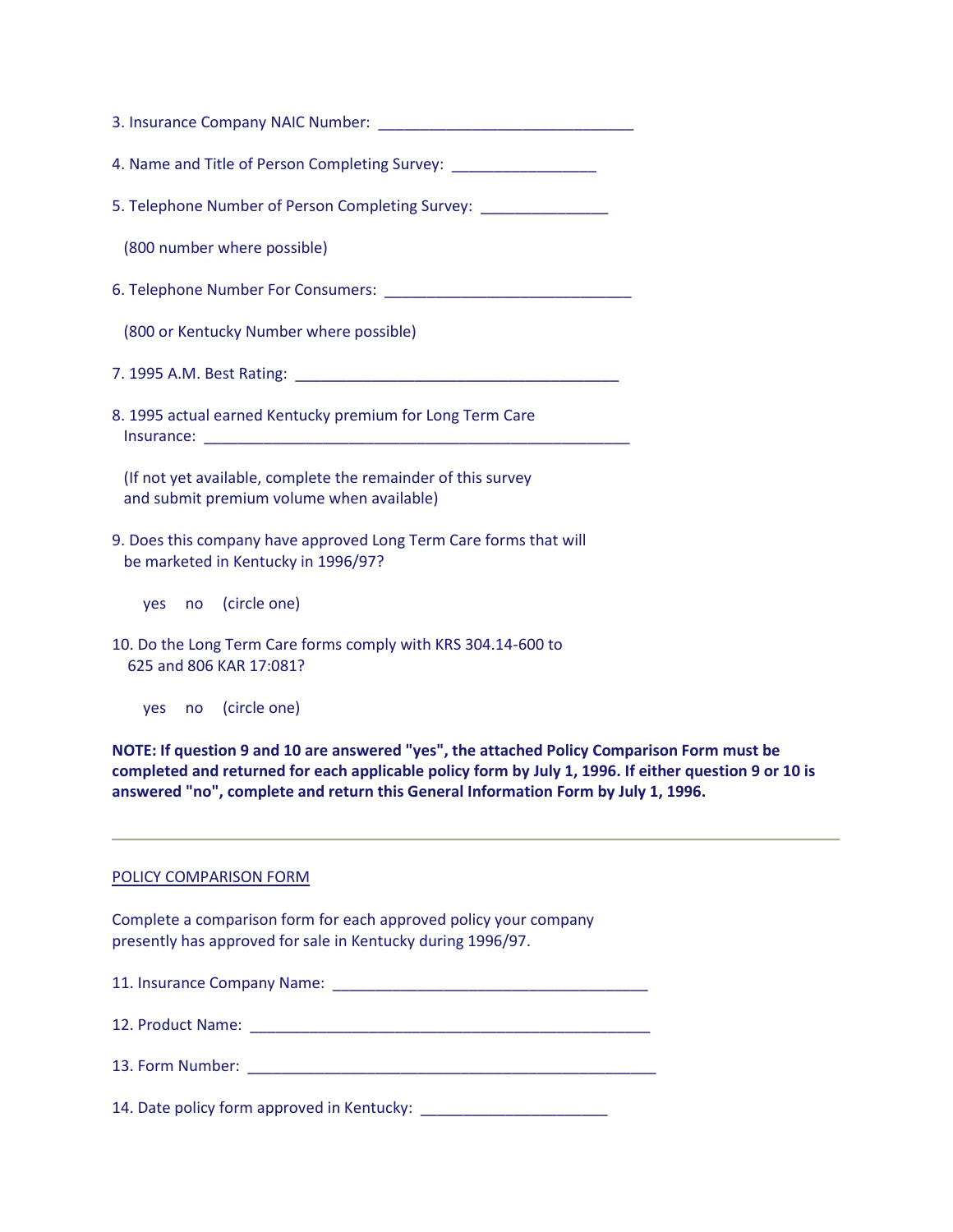15. Policy Type: Group Individual (circle one)

16. Insurable Ages: From: \_\_\_\_\_\_\_\_\_\_\_\_\_\_ To:\_\_\_\_\_\_\_\_\_\_\_\_\_\_\_

17. Are restrictions placed on coverage available to applicants 80 years of age or older and/or is an increased rate available for high risk applicants?

yes no (circle one)

18. Pre-existing condition waiting period: \_\_\_\_\_\_\_\_\_\_\_\_\_\_\_ months

19. Is the policy guaranteed renewable? yes no (circle one)

20. Is the policy non-cancelable? yes no (circle one)

- 21. Deductible (or) Elimination Period(s) Available in Days (circle all appropriate)
	- 0 10 50
	- 3 20 100
	- 5 30 other (specify) \_\_\_\_\_\_\_\_\_

22. Nursing home benefits available:

From \$\_\_\_\_\_\_\_\_\_\_\_\_ To \$\_\_\_\_\_\_\_\_\_\_\_ per \_\_\_\_\_\_\_\_\_\_\_

23. Length of Benefits (circle all available):

1 year 4 years unlimited

2 years 5 years Other years 1

3 years 10 years

24. Home Health Care Daily Benefits Available:

Included: yes no (circle one)

Optional: yes no (circle one)

25. Adult Day Care Daily Benefits Available:

Included: yes no (circle one)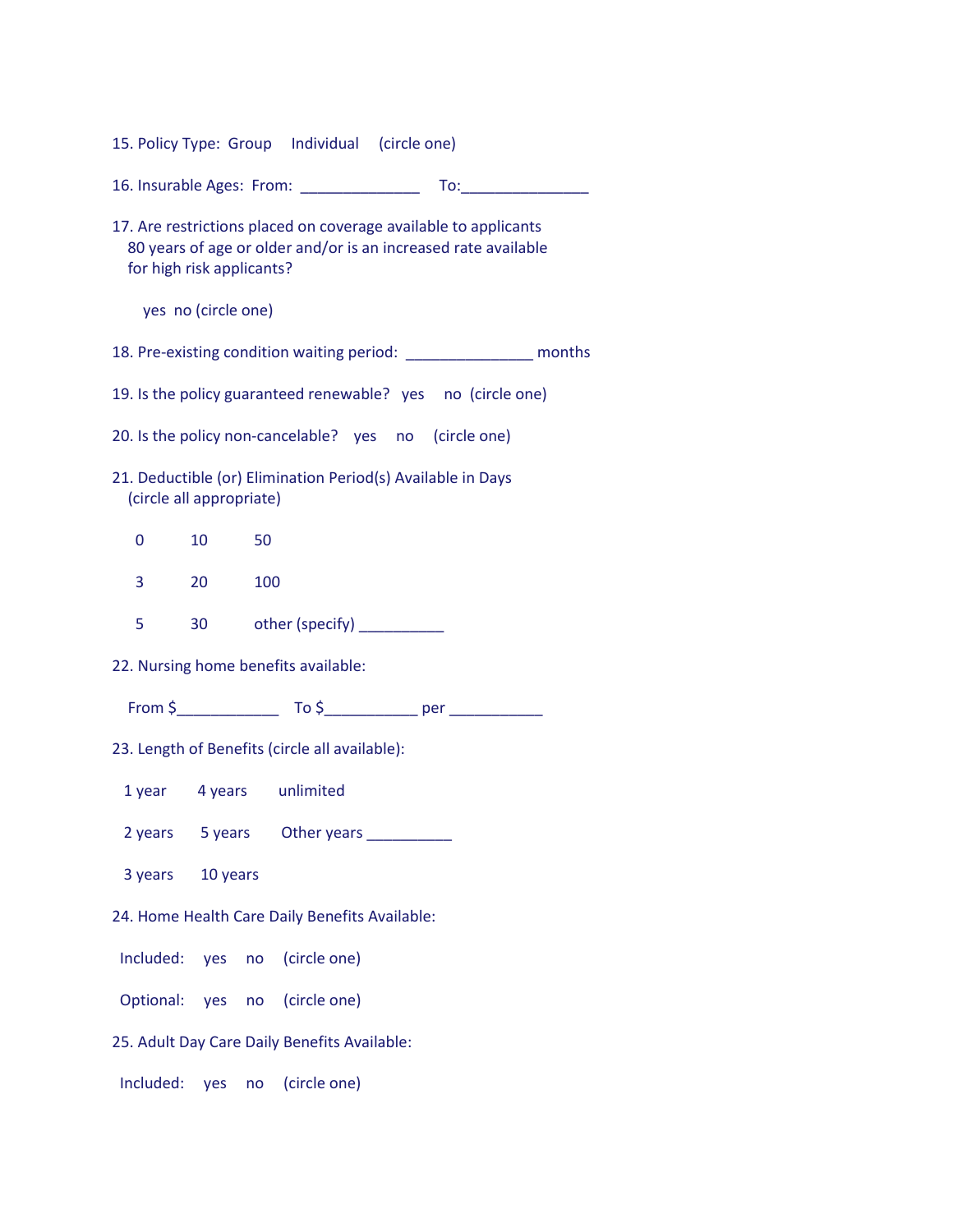Optional: yes no (circle one)

26. Respite Care Daily Benefits Available:

Included: yes no (circle one)

Optional: yes no (circle one)

27. Return of Premium (some or all if benefits not used)?

Included: yes no (circle one)

Optional: yes no (circle one)

28. Which of the required inflation protection benefits is available with this policy?

 a) \_\_\_\_\_ Increases benefit levels annually in a manner so that the increases are compounded annually at a rate not less than 5%.

 b) \_\_\_\_\_ Covers a specified percentage of actual or reasonable charges; does not include a specified maximum indemnity amount or limit.

 c) \_\_\_\_\_ Guarantees the right to periodically increase benefit levels with evidence of insurability, so long as the option has not been previously declined. The additional benefit is no less than the existing benefit compounded annually at 5%

29. Does this policy offer other inflation protection alternatives?

Yes No (circle one)

30. Does this policy offer other benefits and/or discounts that are not specifically questioned in this survey?

Yes No (circle one)

- 31. If the answer to Question 30 is "Yes", please use the following area to describe those benefits and/or discounts. Be concise; your comments will be reprinted verbatim to the extent space permits. Space will be limited to approximately ten lines per insurer, in 12 point type.
- 32. 1996 Annual Premium for One Person 2 year benefit 20 day elimination. Base rate only - do not include options. If this policy does not have this benefit package available,